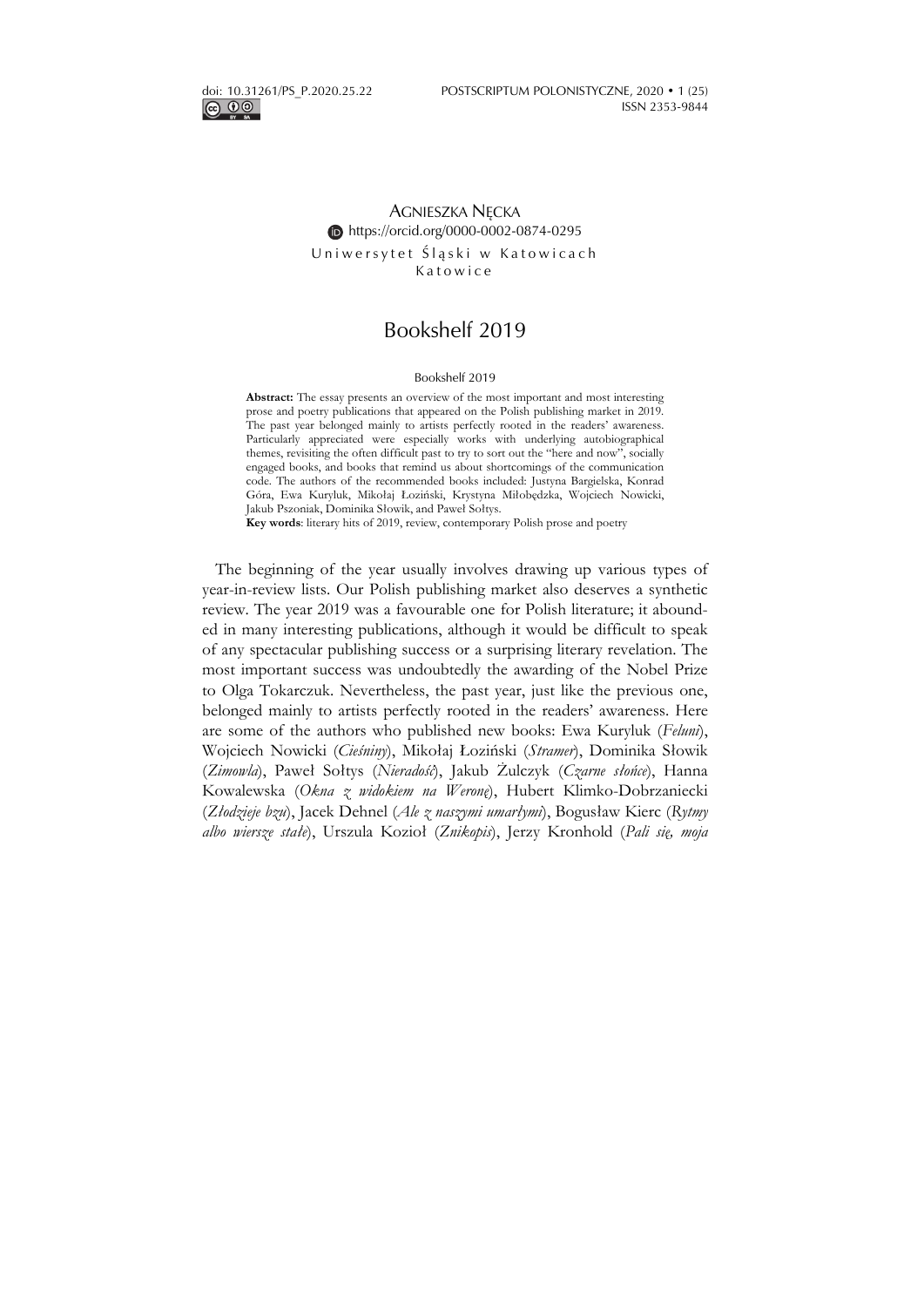*panienko*), Ewa Lipska (*Miłość w trybie awaryjnym*), Piotr Matywiecki (*Wszyscy inni*), Krystyna Miłobędzka (*Spis z natury*), Adam Zagajewski (*Prawdziwe życie jest gdzie indziej*), Marcin Świetlicki (*Ale o co ci chodzi?*), Darek Foks (*Ludzie kultury*), Maciej Melecki (*Bezgrunt*) and Karol Maliszewski (*Piosenka o przymierzaniu*), as well as Eugeniusz Tkaczyszyn-Dycki (*Dwie główne rzeki*), Konrad Góra (*Kalendarz majów*), Justyna Bargielska (*Dziecko z darów*) and Szczepan Kopyt (*Na giełdach nadprodukcji pikują akcje przetrwania*).1 As every year, there were also some newcomers to the literary scene, and those who gained particular recognition were the following: Paula Gotszlich (*Bezdech*), Kasper Pfeifer (*Adblock*), Jakub Pszoniak (*Chyba na pewno*) and Monika Lubińska (*Nareszcie możemy się zjadać*).

Even a cursory review of the books listed leads to the following conclusion: in 2019, particularly appreciated were especially works with underlying autobiographical themes, revisiting the often difficult past to try to sort out the "here and now", socially engaged books, and books that remind us about shortcomings of the communication code. Below, just a few of the titles are discussed which deserve recognition according to numerous commentators of the contemporary literary scene.

#### Ewa Kuryluk: *Feluni.* Wydawnictwo Literackie

Here are some notes by Anna Marchewka on Ewa Kuryluk's books:

Already in her debut novel, completed in 1988 [*Wiek 21* – A.N.], one can find almost all the most distinctive features of her later work: living memory casting a shadow over life, a heritage of trauma, family stories, a world that has undergone disintegration, passionate exiles who desire freedom, as well as an abundance of biographical and literary riddles (Marchewka 2019).

These are the central themes of books such as *Goldi* (2005 Nike Award finalist), *Frascati* (2010 Nike Award nomination) and *Feluni*, published in 2019 – forming a trilogy telling the traumatic story of the Kuryluk family: Karol, who was Minister of Culture in Cyrankiewicz's government, ambassador in

j Jakub Skurtys in his essay entitled *Bywa rewolucyjna. Podsumowanie roku 2019 w poezji* (Skurtys 2019a).<br> <sup>1</sup> A detailed summary of what was going on in the poetry marketplace in 2019 was provided by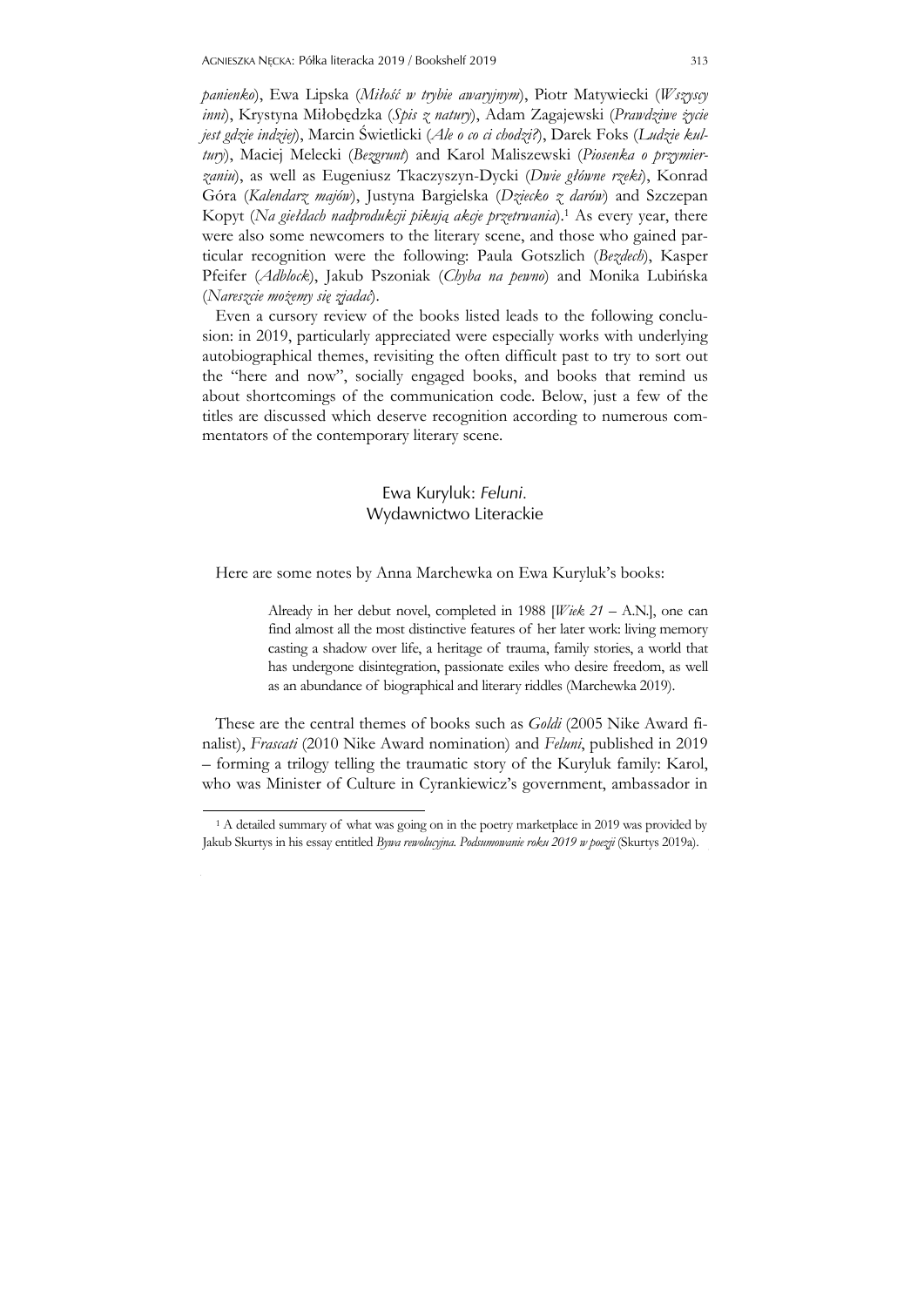Vienna and director of the PWN publishing house, his wife – Maria (Miriam Kohany), who miraculously survived the Holocaust but lost the battle against her nervous breakdown, and their son – Piotr, whose sensitivity and artistic soul were broken in a mental health hospital. In fact, the very last sequence of the work focuses on the painter's brother, who succumbed to schizophrenia after the unexpected death of his father in December 1967.

As before, the title of the book refers to the author's intimate world – *Feluni* being the pet name given to Ewa Kuryluk's brother by their mother. Initially, he stayed at the mental hospital in Tworki, and then in Branice, a facility associated with Aktion T4, an institution resembling more a camp than a clinic. The lack of appropriate treatment made the boy's condition deteriorate, making him lose not only the ability to speak, but also control over his physiological functions. The writer revisits their childhood together, the memories tormenting Piotr, the events that drove him to dark despair, causing his aphasia, pushing him to suicide attempts, and finally contributing to his death. Ewa Kuryluk, interviewed by Agnieszka Drotkiewicz, confessed: "In the mental hospital, my brother became crippled and mute, but until his death he managed to pronounced two words distinctly, namely *Auschwitz* and *Dachau*, signifying moral defeat and crime impossible to express directly in art and literature" (Kuryluk 2019, online).

*Feluni* is consequently a shocking story about the drama of a brilliant child that loses the fight against the disease and suffers due to inappropriate treatment of the wounds caused by a self-immolation attempt, a book about tenderness and sisterly love that can endure a lot, about the Polish People's Republic, the burden of war trauma passed on from generation to generation, an attempt to build a refuge and the hardships of an artist fighting for her talent.

#### Wojciech Nowicki: *Cieśniny*. Czarne

The central theme of Wojciech Nowicki's *Cieśniny* is dromomania – a condition consisting in succumbing to the compulsive urge to travel, to constantly be on the move without a specific purpose, treated with bromine in the 19th century. The main protagonist of this story, immersed in history and combining fact with confabulation, is Albert Dadas – a real-life character whose case was used to describe the condition for the first time and whose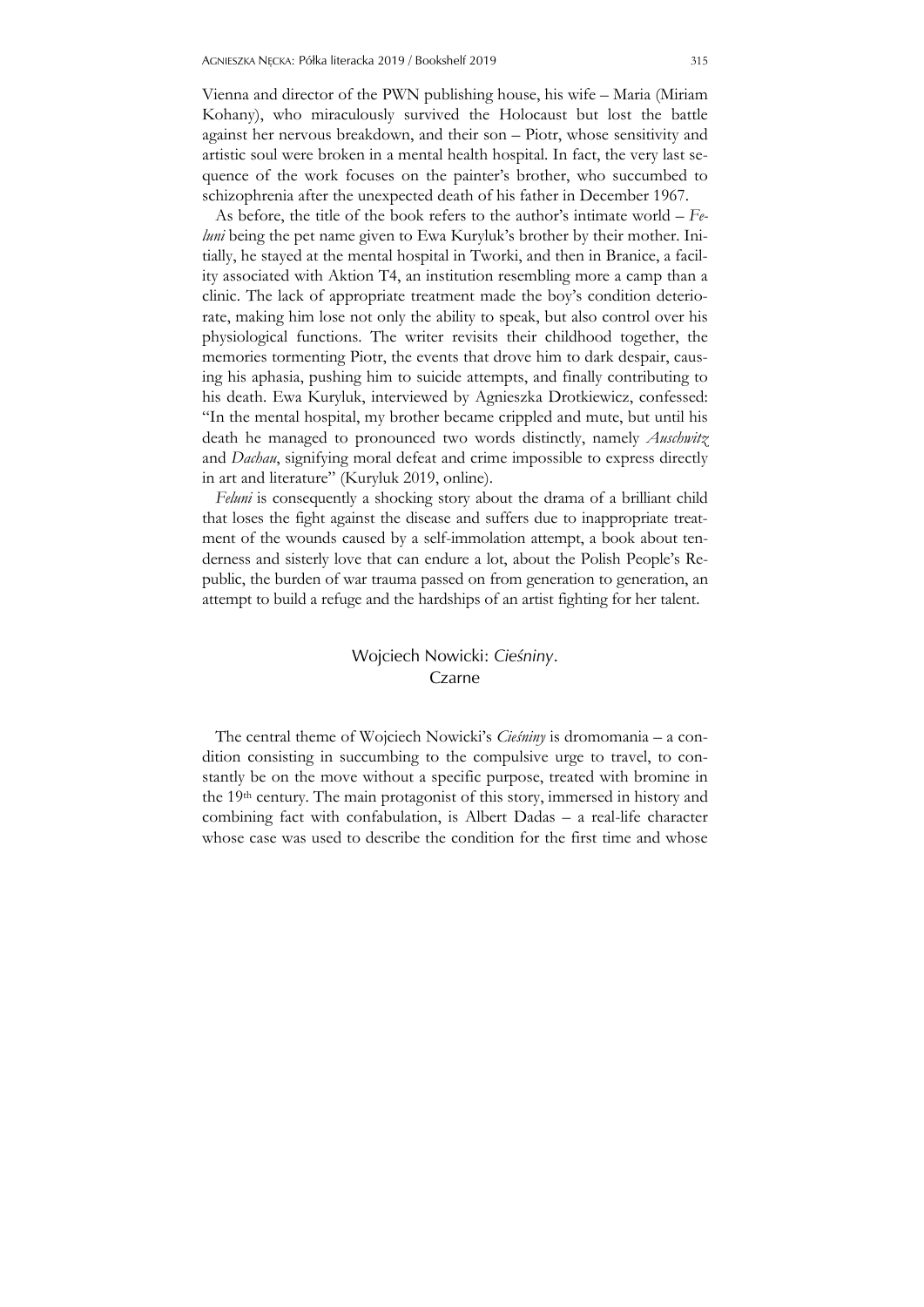tragic story drew Nowicki. Here is what the author of *Salki* said, interviewed by Paulina Małochleb:

> His whole life is a sequence of misfortunes, he really had itchy feet. He'd do seventy kilometres a day. He didn't know where he was going, he was actually surprised when he arrived at a place. He would wander around without money or documents, each time in the same way. At the same time, he wasn't surprised that he was doing that, he didn't feel wronged by fate, even though he often had dramatic adventures, and it seemed many times that he wouldn't be able to go any further, that it was the end, that there was no return. He was happy when he was on the march, when he was travelling (Nowicki 2019, online).

There were many other, similar cases of people possessed by the mania of wandering; the protagonists of *Cieśniny* also include Adam Mickiewicz (demythologized here) and his wife Celina. Nowicki describes the condition as "gloominess", trying to map the psyche of those suffering from it and showing how they tried to cope with their melancholic despair, depression and the consequences of the disease. The only salvation usually turned out to be travelling, providing a certain kind of "safety valve", bringing inner peace of mind and improving one's mood, at least temporarily.

It is hard to disagree with Paulina Małochleb's opinion that

*Cieśniny* is an excellent, powerful and very dark novel about struggling with one's body, attempts to achieve rationality and clarity of mind, and about what happens when one is unable to achieve this state. It is also, on the other hand, about the need for health and stability. However, these are impossible to achieve – and this absence and longing is something experienced both by concrete historical figures and by entire communities. Nowicki makes his protagonist roam the remote corners of history, dig up forgotten stories of cruelty, wandering and loneliness (Małochleb 2019).

> Mikołaj Łoziński: *Stramer*. Wydawnictwo Literackie

It took as many as eight years to see another book by Mikołaj Łoziński, as his previous novel *Książka*, given the Polityka weekly magazine's Passport Award had been published in 2011, but it was well worth the wait. The writ-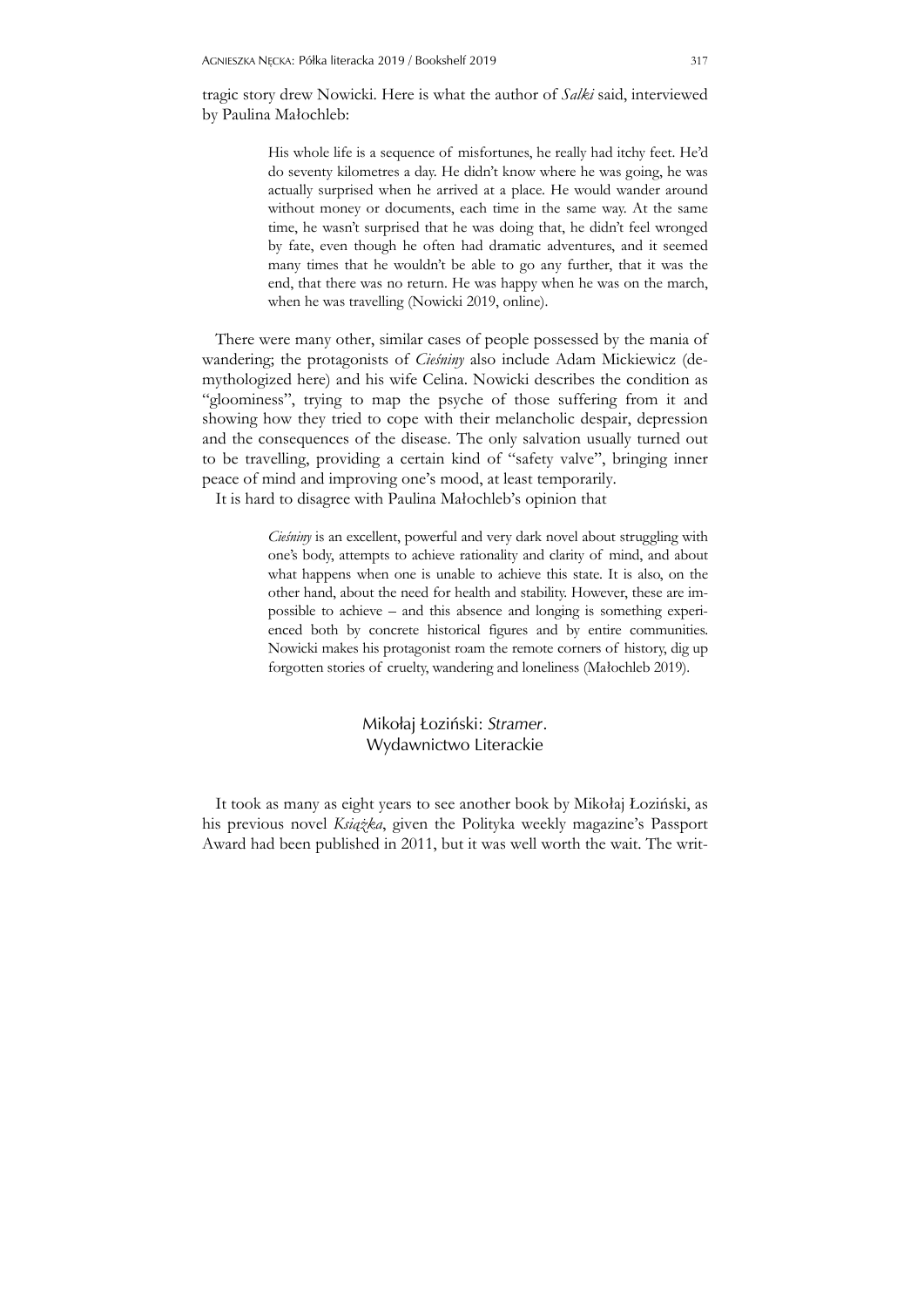er managed to meet the expectations of even picky and fussy readers. In fact, *Stramer* is a carefully thought-out, elaborate and thoroughly moving story about Nathan Stramer and Ryfka Stramer, a married couple with six children, growing up in the early  $20<sup>th</sup>$  century. The novel is set in the town of Tarnów. The poor Stramer family live in a single-bedroom flat, on the ground floor of a tenement house in Eliasza Goldhammera Street (the main street in the Jewish quarter). Nathan, who used to work as a porter in the USA, returned to Tarnów out of love, to start his own business here. His efforts prove futile, and if it weren't for his brother's help, he wouldn't even have enough money to pay rent. The children, on the other hand, stick together and cope with this difficult situation in their own way: they wander around the city, play and get into mischief, sell cigarettes and steal roasted chestnuts. A different fate awaits each of them. Rena falls in love with a married man, who reciprocates her feelings, Rudek studies Classics, Hesio and Salek are fascinated by the communist idea, while Wela and Nusek dream of being adults. Each of them has their own plans for the future and different longings, and each of them makes different mistakes. The author, interviewed by Emilia Padoł, confessed:

> For me, *Stramer* is a book about family love and closeness, about relationships between parents and between siblings. But it's also about trying to find one's place in difficult and interesting times, which shaped not only my protagonists, after all. It's also about what I realised after completing the novel: that we are wiser than the previous generations only to the extent in which we know what happened to them, as they did not know their future. Just like we don't know ours today (Łoziński 2019, online).

*Stramer* is also a story about the pursuit of illusions, about unfulfilment, about the destructive clash of dreams against reality and the difficult struggle with adversities.

Although the story outlined here is fictional, the name in the title is actually the surname of Mikołaj Łoziński's grandfather, which, as the writer explained in the aforementioned interview, "means strong or vigorous. I always liked it. It disappeared after the Second World War together with almost the entire Jewish world. In this way, it will return and stay, at least in the book." (Łoziński 2019, online). The author also made sure that the story he told in *Stramer* had some universal features. This is because, as Justyna Sobolewska rightly pointed out, "the fate of many Jewish families and the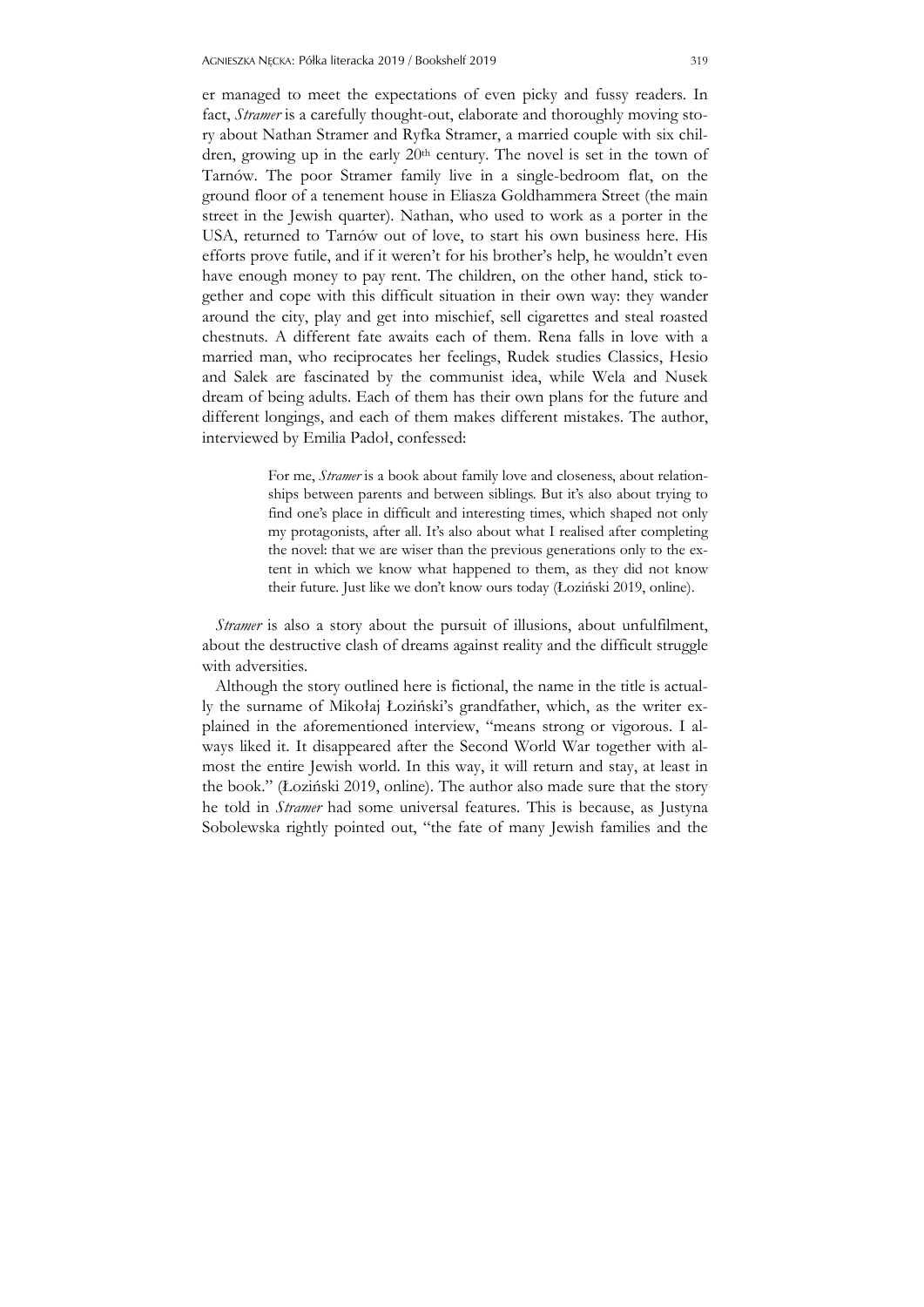divisions that formed at that time are embedded in this novel. One can also see how Łoziński's previous books are intertwined with this one, including his debut novel *Reisefieber*" (Sobolewska 2019).

### Dominika Słowik: *Zimowla*. Wydawnictwo Znak

"For a compelling, multi-layered story, containing many puzzles and mysteries, about the family, about recent history, and about Poland – 'a country where the past is the best capital for the future'," said the justification statement for the Polityka's Passport award given to Dominika Słowik for *Zimowla* (see *Dominika Słowik laureatką*… 2019). In fact, the novel, written with great narrative momentum (it is 600 pages long), is set in Cukrówka in Zmornicka Valley in the 1990s. The narrator revisits her past to reconstruct the post- -transformation small-town vibe. However, the reconstruction is rather particular, as Słowik's novel combines realism with magic. A series of odd and bizarre events take place in Cukrówka: Magda, the narrator's friend, sleepwalks naked and sings songs in an unknown language on the roofs of houses, the narrator's father becomes a fortune-teller after Poland joins NATO, engaging in astrology and horoscopes, and a drowned man is found in the lake.

*Zimowla*, as a multi-layered and multi-faceted story, is an attempt at describing the political transformation. According to the author of *Atlas: Doppelganger*, this "watershed" contains "the key to understand today's phenomena. I did not become fixated on this period out of sentiment, it's an important historical period for Poland, although perhaps not enough time has passed to write about it without difficulty, in a detached manner and without emotion" (Słowik 2020, online). According to Słowik, people's identity is built on memories, and memory is selective and whimsical.

Olga Wróbel sees *Zimowla* as

a powerful, dense, carefully woven and multi-layered narrative, a fabric from which one can pull out thread after thread, discovering new patterns, but without having to worry about overall coherence. Dominika Słowik did not limit herself to simple dichotomies of male vs female, faith vs science, reality vs imagination, or, finally, nostalgia for the socialist past vs wild capitalism (Wróbel 2019).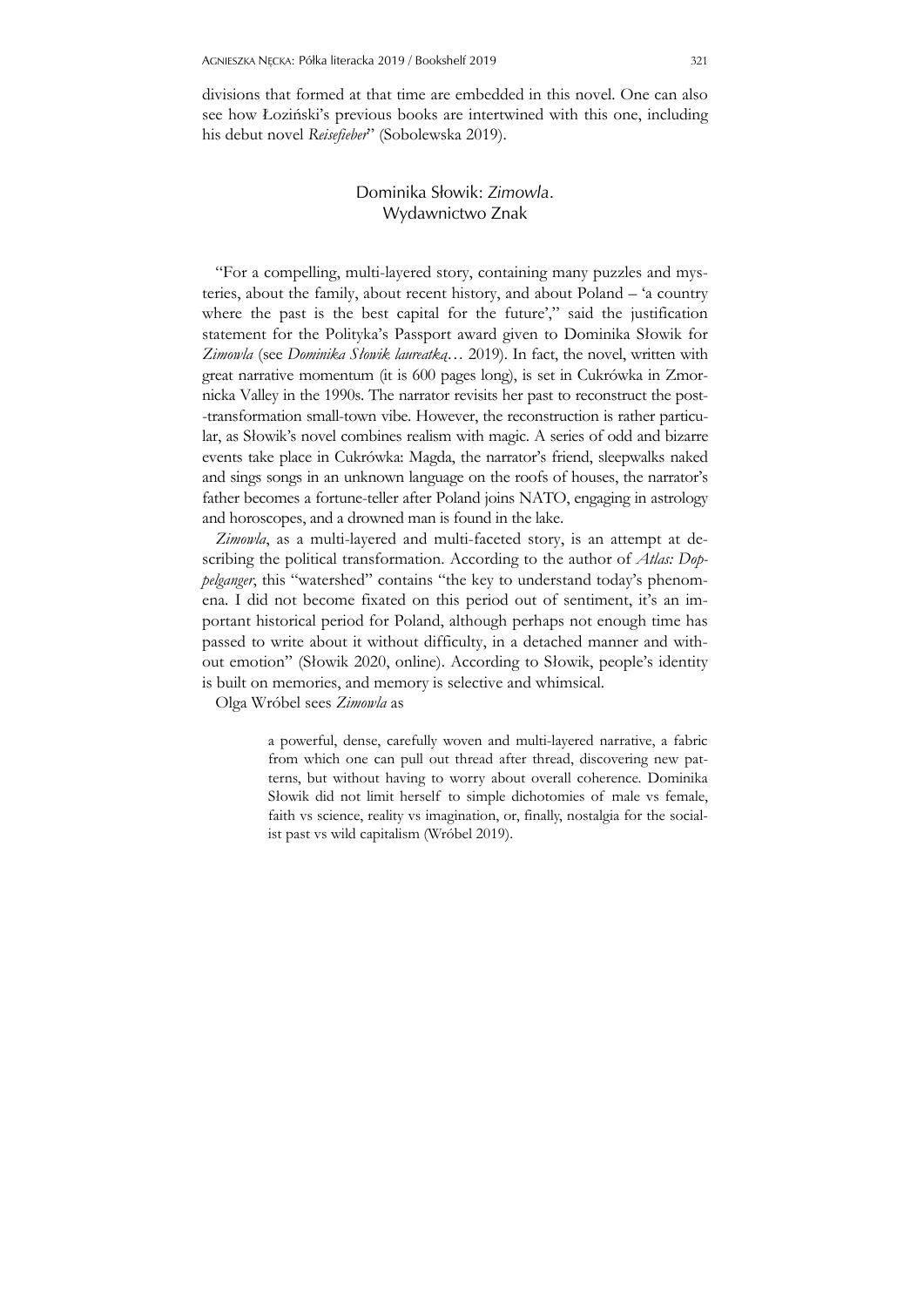This narrative reconciles reality with mythisation, reminding us of what lies somewhere at the bottom of our subconscious, and is founded on cause-and-effect relationships that are not always immediately perceptible.

# Paweł Sołtys: *Nieradość*. Czarne

Paweł Sołtys aka Pablopavo published his second collection of short stories. *Nieradość*, the latest publication by the author of *Mikrotyki*, was announced as one of the most sensational premieres of 2019. Contrary to what might seem, however, this is not a continuation of the highly-regarded debut, which brought the author the Marek Nowakowski Award, the Gdynia Literary Award and a nomination for Polityka's Passport, as well as made it to the final round of the Nike Award. This new volume contains twenty-five short stories that focus on several central aspects: old age, illness, and discovering secrets. The title, meaning literally "non-joy", can be interpreted above all as a state of mind suspended in a way between joy and sadness, between euphoria and nostalgia, and as reference to the Polish saying "starość nie radość", suggesting that old age is a heavy burden and brings many ailments with it. In fact, most of the characters of *Nieradość* are old people telling different stories from the past. Consequently, the collection is strongly uneven and diversified. Alongside travel sketches or street snapshots, there are some quasi-diary entries here as well as some bits and pieces that make it possible to save one's emotions, at least seemingly. Paweł Sołtys actually writes this as a kind of a warning, trying to encourage the reader, on the one hand, to notice the poignant loneliness of old people, and on the other hand, to stop at least for a moment in the daily hustle and bustle and take a look at the reality around us, as well as at different ways of telling stories. The author said in an interview with Dorota Gacek:

> It seems to me that just like *Mikrotyki* stood up in a way for the group of people of modest means, not represented in Polish popular culture, this book does a similar thing, but for old people. If they are presented at all, this very often happens on an anecdotal basis, the usual grandmother baking a cake or the grandfather who goes fishing. Nobody cares what they really think and feel (Sołtys 2019, online).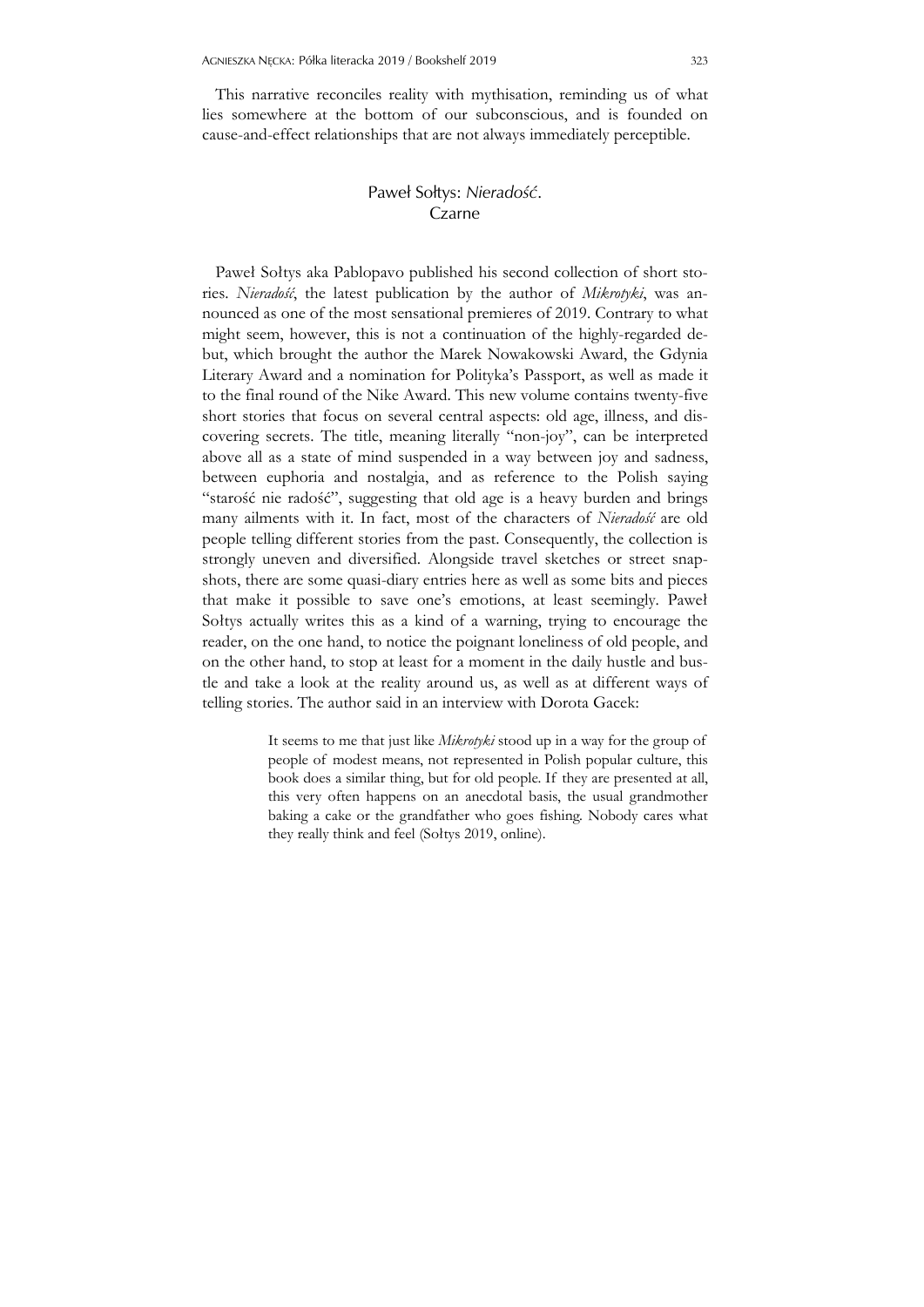It is worth quoting Marcin Kube's opinion:

The writer/musician is phenomenal not only in his descriptions of the transient body, but also when he shows old age in the existential dimension. Sometimes, he combines it all in one phrase: "Memories won't rejuvenate my tendons, they won't make my hair black again, although they do keep the past me in today's me in a way. In both of them, there's also the child, the adolescent, and the middle-aged guy. This is what he thinks. Six or seven guys in that guy who gets off the bus and winces because his knee-joints creak." (Kube 2019).

### Justyna Bargielska: *Dziecko z darów.* Wydawnictwo Wolno

Justyna Bargielska's novels always arouse great interest among readers, divided into admirers and opponents of her writing. The same goes for her latest book. *Dziecko z darów* continues the topics the author addressed in her previous works. It focuses on the topic of children – their imagination, creative invention, fragility, and independence. Bargielska writes about everyday life, which keeps changing constantly, about motherhood, which is heterogeneous (because it is demanding and not always desirable, but also offers much), and about love that is not eternal. Key words here include *loss* and *disintegration*. The author of *Dwa fiaty* recalls events from the past, examines various small things and listens carefully to her dreams. "I'm worried about the future./ The future is like a draft version of an SMS to somebody/ dying in the meantime: you have lots of time / to refine the text, but what's the point" (Bargielska 2019, 53). One can see the attitude of uncertainty here, typical by the way not only of the poems collected in *Dziecko z darów*.

The poems in this collection are texts snatched from life, which makes them intimate, (self-)ironic and uncompromising. They also tend to be internally contradictory, and their punchlines refer to "previously suggested meanings" (Orska 2019). As Agata Passent wrote,

> these are some wonderfully twisted poems. The first two lines are usually invitingly simple, like miniature stories, but then the poet's linguistic washing machine tumbles them, rushing at a crazy pace of thoughts and associations, with a mix of different moods. The poems are "accessible" in the sense that we do not need to return to analysing Hegel's *Phenome-*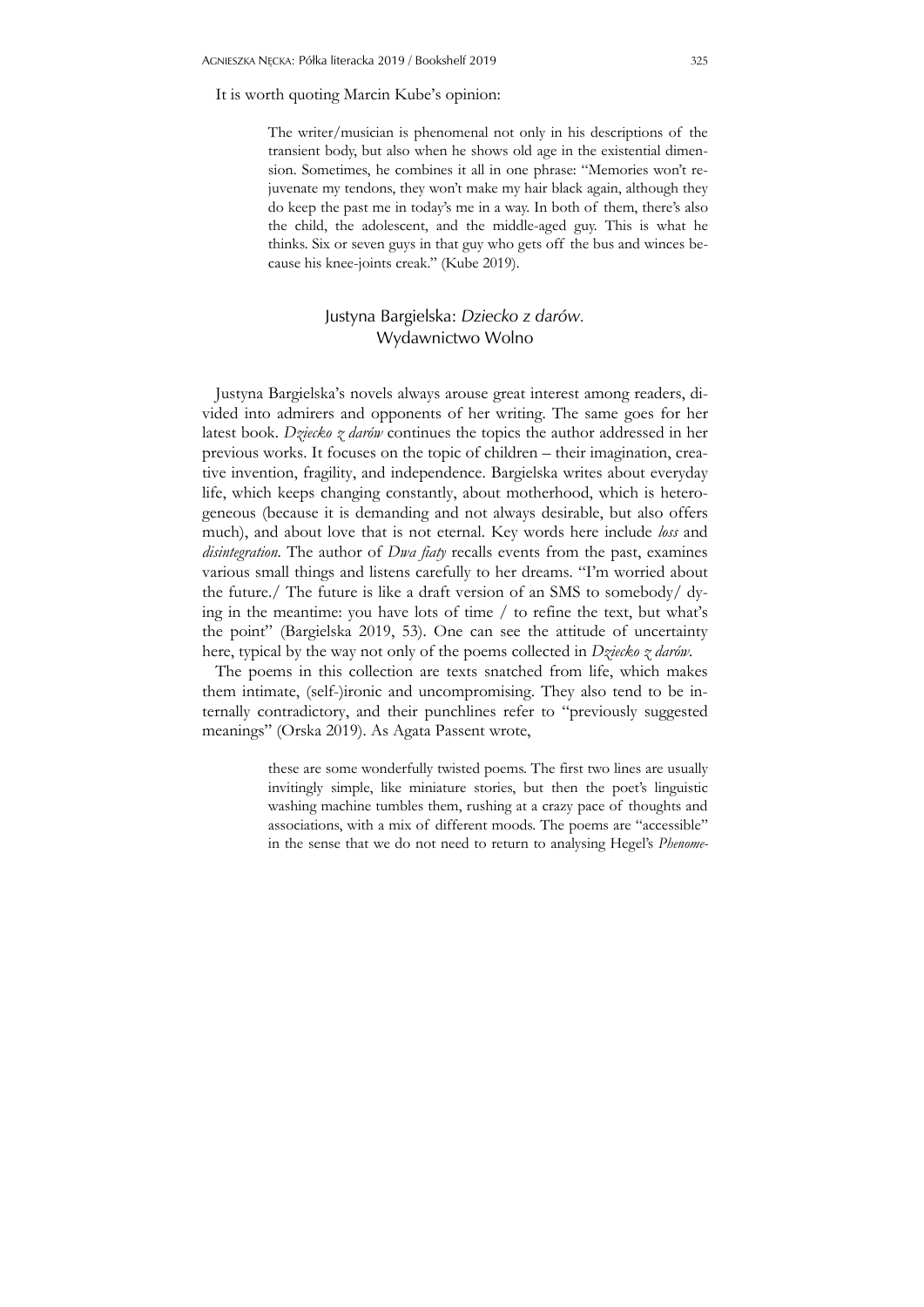*nology of Spirit* or to know what the network of relations was in the circles of the former "Brulion" to admire them, but they do require meditation (Passent 2020).

# Konrad Góra: *Kalendarz majów*. Biuro Literackie

Konrad Góra can be described as quite a unique poet. His poetry books clearly advocate political commitment and usually do not go unnoticed. Many commentators of contemporary literary life consider this poet, in fact, to be one of the most interesting representatives of authors born in the 1970s. This is also confirmed his latest book. The publication, entitled *Kalendarz majów*, includes twenty-two epigrammatic works, subordinated to the author's diction, well-known to his readers. Just like before, this volume strikes the reader with all the parallelisms, inversions, ellipses and enjambments, allowing the poet to accentuate even more strongly the distorted and imperfect nature of language. There are many archaisms, sociolectal elements and expletives here. This is connected with the writer's journalistic flair, with criticism pointed against the politicians currently governing Poland. Jacob Skurtys is right when he writes:

> I see the political openness and grotesqueness of Góra's poems, which no longer work only in the formal registers of social and linguistic analogies, but explicitly name, call out and mock individuals as well as crack jokes, as a recovery of the themes from *Requiem…*for which he was appreciated when he was still a young rebel (Skurtys 2019b).

*Kalendarz majów* opens with a motto taken from Básník Ticho – a contemporary Czech poet whose name appears in a poem which is an impression of a tram trip between the Zgorzelisko terminus and the stop named after J. Palach. The most recent collection of Góra's poems represents the writer's return to himself. It is anchored much more clearly than before in the author's everyday life. The lyrical subject confesses that he is living "in a state of the dead"; he tries to talk not so much about the contemporary human condition as about himself. This is why one of the key words this time is *home* – shown in different aspects (living, destruction, creation, loss) – and the *fear* associated with it (though not only with it).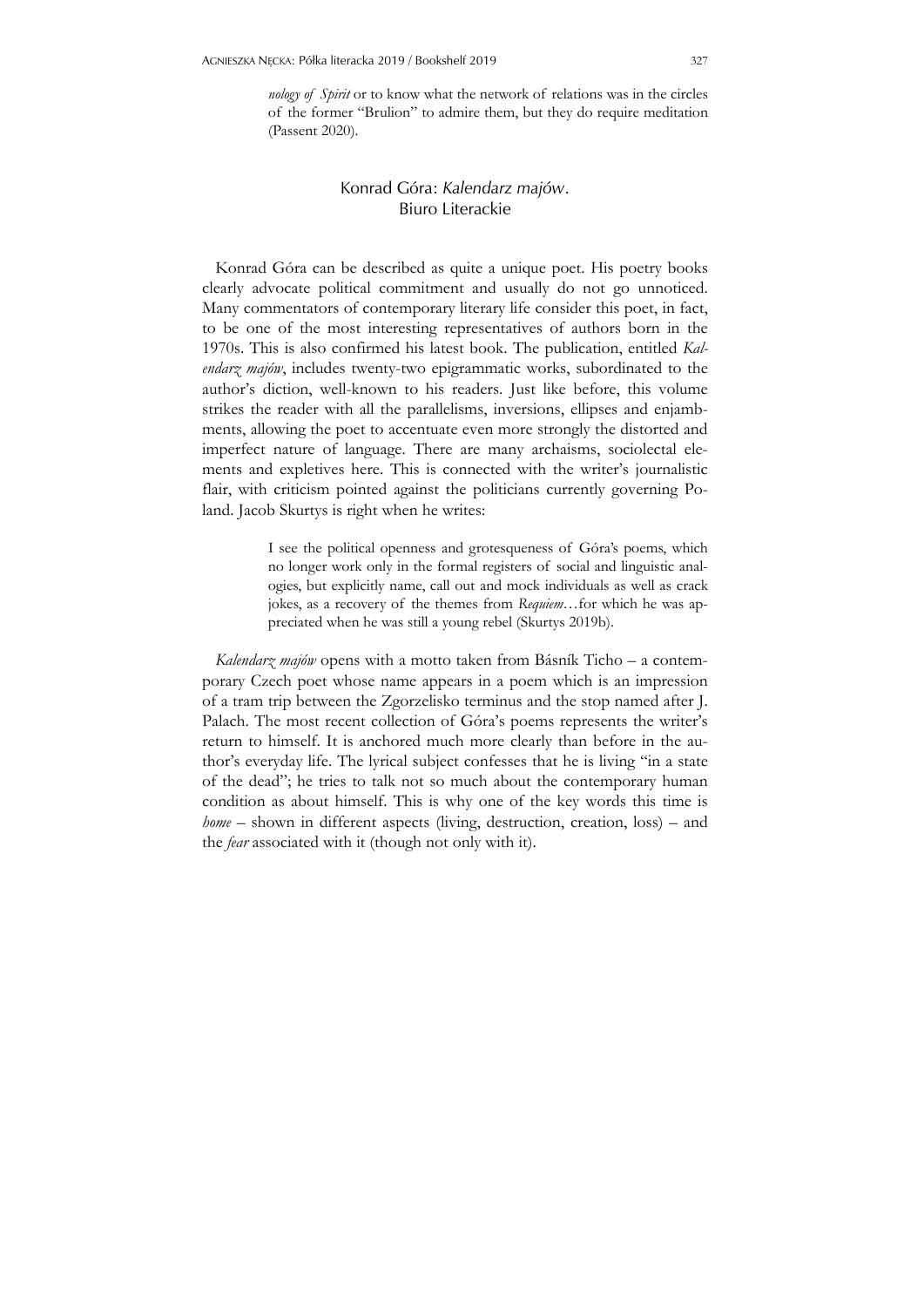The strength of these poems also lies in their particular structure – in fact, they are centred around random associations, at times leading to odd/bizarre, not entirely comprehensible punchlines. The most important goal, however, seems to be to tell a story, to spin a yarn, to offer anecdotes. Even if it is accompanied by the awareness of communication being imperfect, it is worth articulating one's thoughts, feelings, and experiences.

#### Krystyna Miłobędzka: *Spis z natury*. Wydawnictwo Wolno

*Spis z natury* by Krystyna Miłobędzka is a unique publication. It consists of three volumes, the first two of which include works written in the 1960s, which appeared in various literary publications, and texts not published before, taken from the author's private archive. As a result, readers received the previously-unreleased first volume entitled *Małe mity*, as well as the first full edition of *Anaglify*, Miłobędzka's actual debut (1960). They are supplemented by an interview by Jarosław Borowiec with the poet, who provides a commentary not only on her work, but also tells the story of her life.

*Spis z natury* confirms that Miłobędzka's works are incredibly coherent, and the poet addresses issues dear to her in them. As Bartosz Suwiński writes:

> Krystyna Miłobędzka's first poems already anticipate what the poet would scrupulously develop in her subsequent books: the unbridled, childlike curiosity of the world, an incredible awareness of the movement of meanings in the reality and in words, and images – seen, freeze- -framed, touched, and experienced. A vision that opens up the world, which does not suffice for words. The constant unreadiness of record, being constantly open to what goes on, to what comes about between us – as the poet would put it (Suwiński 2019).

The writer is perfectly aware of the fact that it is impossible to describe the reality (and the experience of the reality) using words in a sufficiently adequate and complete way, because it keeps eluding us. Consequently, the author pays attention to small, only seemingly insignificant details. However, these are details that move her sensitivity, disturb and delight – this is poetry of loss. Miłobędzka wishes to capture what is fleeting, although she does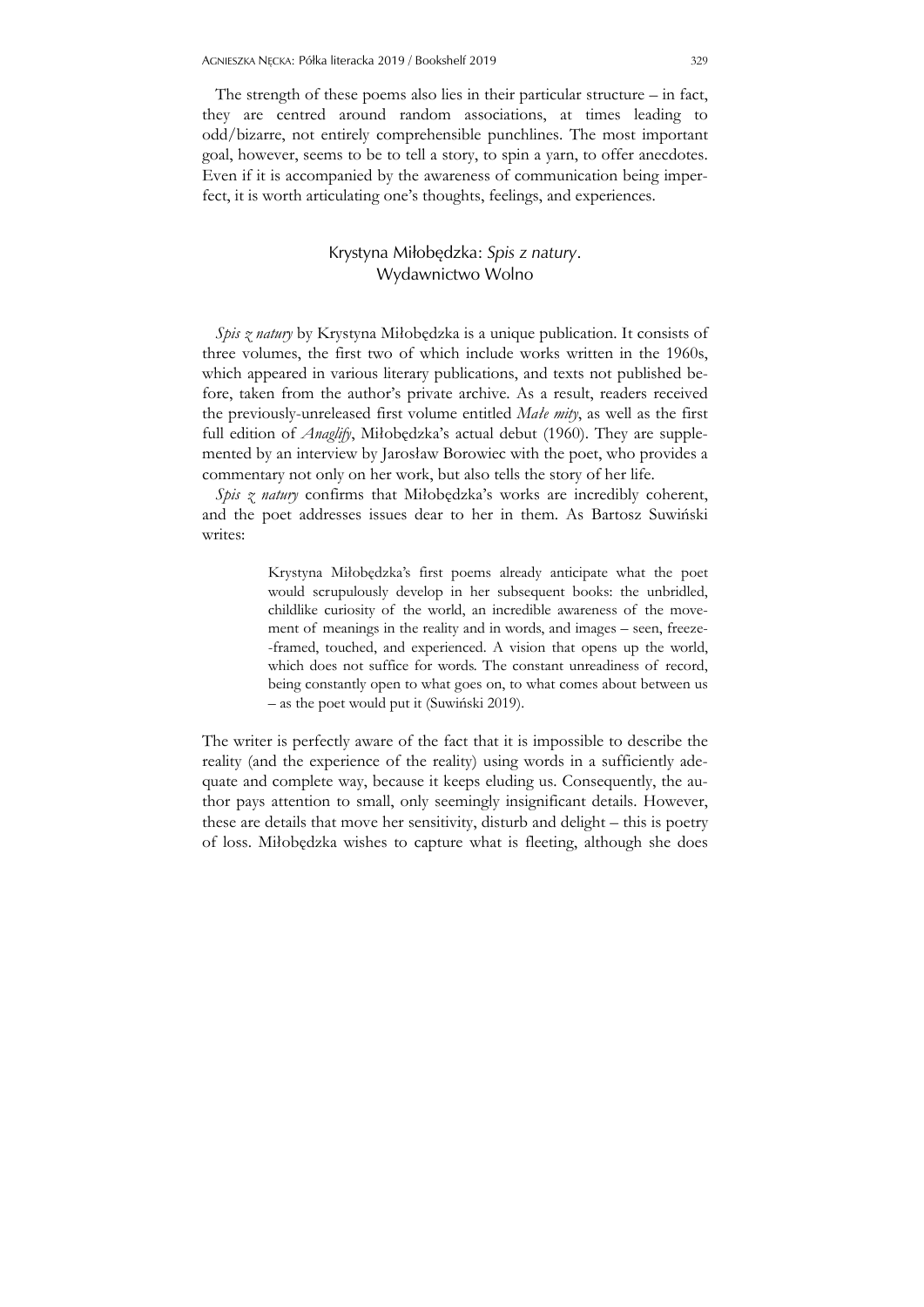realise that it is unfeasible. She does write, however, that one should try to halt – even if in an illusory manner – what inevitably disappears, because as she confessed, interviewed by Jarosław Borowiec:

> At the very beginning, in the process of creating *Anaglify*, recording things seemed like a miracle to me. This possibility of seeing the world in my own way and of seeing myself in this world was unusual for me. Then the worries came… I would have preferred to use a mute language, a language that allows you to replace words with things, I would have felt most free in it. Instead of talking, holding it in my hands (Miłobędzka 2019, online).

Krzysztof Hoffmann interpreted this work precisely in the same way, concluding in his notes on *Spis z natury*:

> Miłobędzka is focused and mindful when she watches the world. Only in such a way can one see that the same objects acquire colour both in a moment of joy and during a war, both from fireworks and from bombs. This same mindfulness, however, makes it a matter of the poet's honesty to admit that it is impossible to express the world in an equation describing only the relations between humans and inanimate objects. That's why there is so much nature and biological life in these poems (Hoffmann 2019).

The poet encourages one to be open towards the world, because inspiration can come out of nowhere and at the least expected moment.

# Jakub Pszoniak: *Chyba na pewno*. Biuro Literackie

*Chyba na pewno* is a unique volume, not only because it is yet another publication as part of the publishing project entitled *Pierwsza książka* (*First Book*), accompanying the Stacja Literatura festival, but also because this is the first poetry published by Jakub Pszoniak, born in 1983 in Bytom. The collection consists of thirty-five poems, which generally speaking focus on movement and motion. The lyrical subject is constantly on the move – also literally; he travels by urban transport, where one has to, as the poem entitled *linia 6 linia 19* says: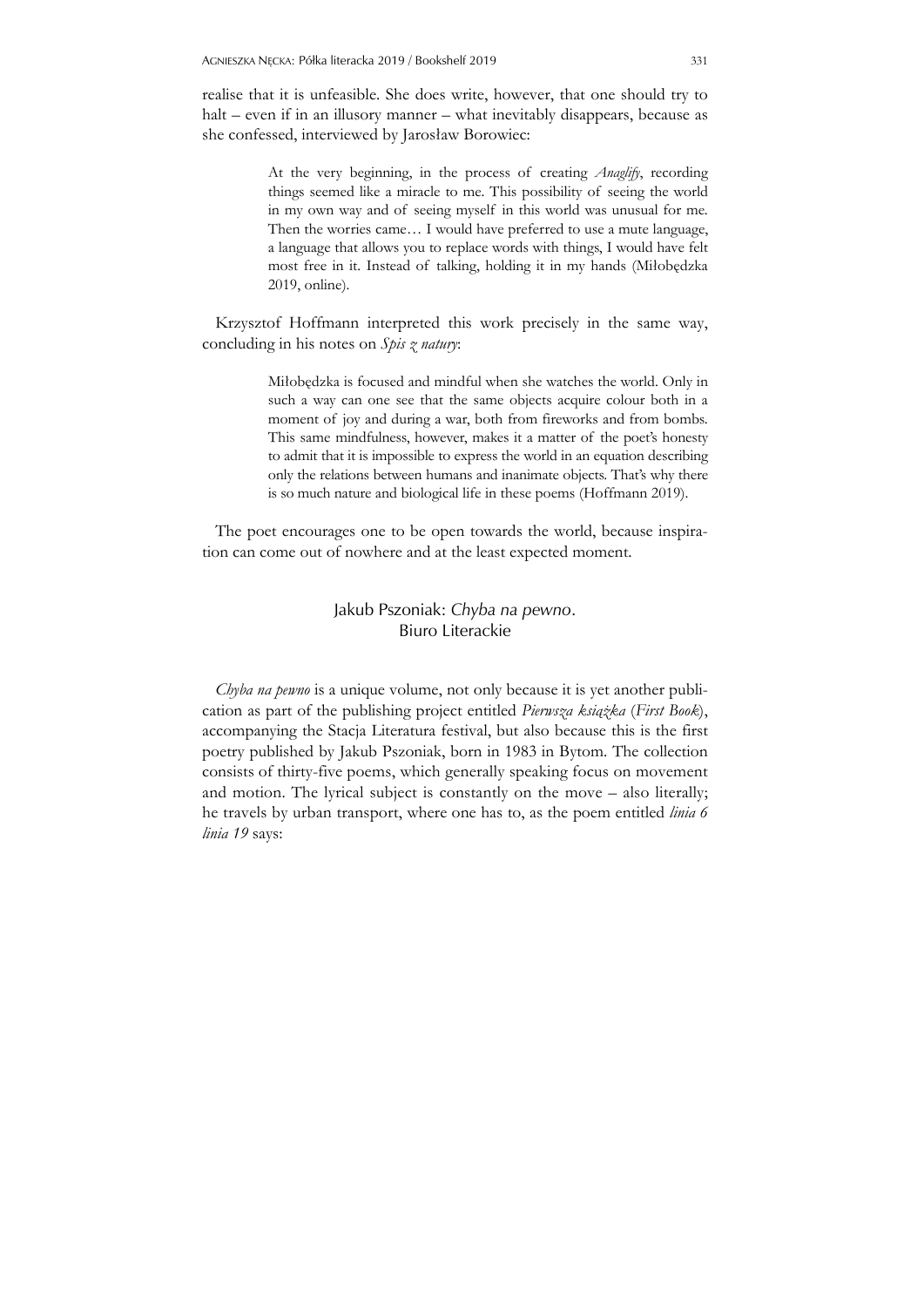scratch the frost from the window glass with one's fingernail estimate the age show respect get up stand find sit down (Pszoniak 2019, 6)

and be vigilant, so as not to oversleep and miss one's stop. He moves not only around Bytom (which appears in the background of many works in this collection), but also between cities, without noticing the borders between them.

> The lyrical subject (…) is this part of me which is moved around every day. There and back again, twice a day. Seemingly sitting motionless, but as you rightly pointed out, being moved. The tram, the bus, the same route, the same view behind the window, only colours that seem more faded every day. Urban sprawl leads to cities with no clear boundaries. It's hard to say whether you are still in Katowice or already in Chorzów. It's a paranoid impression. The lyrical subject lives and sleeps on board the tram, writes with his finger on the foggy window pane, at times doesn't do anything, and at times does nothing (Pszoniak 2019, online).

The mood of these autobiographically rooted texts is intensely gloomy, and consequently hypnotically compelling. In any case, as we read in the exhaustive questions, "Bytom determines consciousness" (Pszoniak 2019, 16). However, this small-town mentality would have had no chance to survive anyway. In fact, there is a constant race everywhere, the world is rushing towards (self-)destruction. Everyone is busy and in a way lost in this monotony and stagnation. As a result, Jakub Pszoniak's poetry is "engagé" or rather it gives a critical presentation of the reality around us.

\* \* \*

The list presented here comprises merely a few publications, and it is based on the subjective feelings of the author as well as on a review of the reception – it is thus inevitably selective, as it usually happens, and may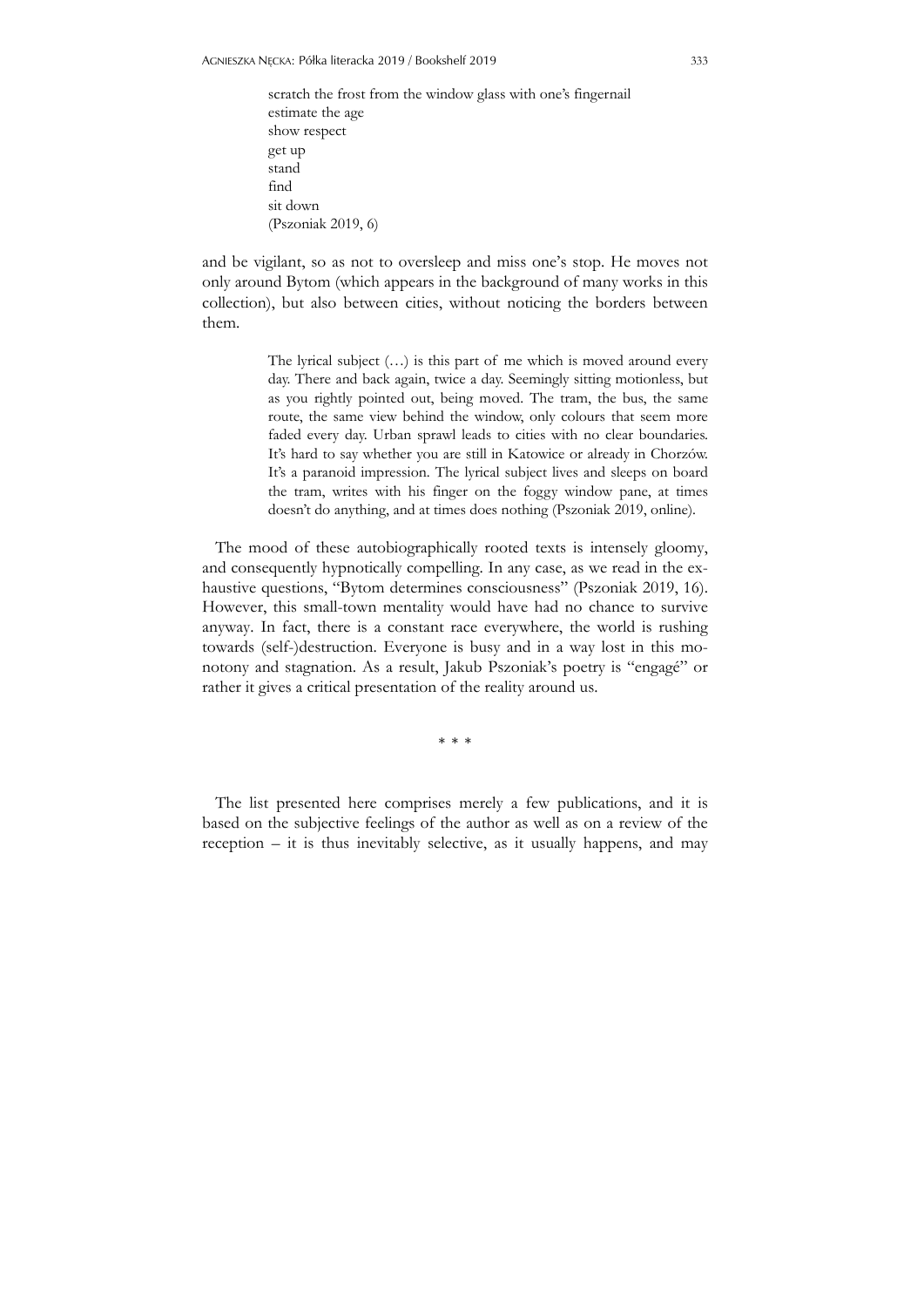therefore be challenged and replaced with a different one. Nevertheless, even this cursory review of the Polish publishing market shows just how diverse and rich Polish literature is. In fact, it is doing quite well, despite the growing difficulties (e.g. of financial nature, or due to the increasingly strong leaning towards non-fiction). This allows everyone, regardless of their reading preferences and expectations, to find something for themselves.

#### Literary references

Bargielska J., 2019, *Dziecko z darów*, Lusowo.

Góra K., 2019, *Kalendarz majów*, Stronie Śląskie.

Kuryluk E., 2019, *Feluni*, Kraków.

Łoziński M., 2019, *Stramer*, Kraków.

Miłobędzka K., 2019, *Spis z natury*, Lusowo.

Nowicki W., 2019, *Cieśniny*, Wołowiec.

Pszoniak J., 2019, *Chyba na pewno*, Stronie Śląskie.

Słowik D., 2019, *Zimowla*, Kraków.

Sołtys P., 2019, *Nieradość*, Wołowiec.

#### Online references

- *Dominika Słowik laureatką Paszportów "Polityki",* 2019, https://www.polityka.pl/tygodnikpoli tyka/kultura/paszporty/1938098,1,literatura-dominika-slowik-laureatka-paszportow- -polityki.read [accessed on: 20 January 2019].
- Hoffmann K., 2019, *Mistrzyni Krystyna Miłobędzka. Alchemiczka poezji z nową publikacją "Spis z natury",* https://poznan.wyborcza.pl/poznan/7,36000,25063141,mistrzyni-milobedzkaalchemiczka.html [accessed on: 5 December 2019].
- Kube M., 2019, *Uczciwie zapowiadany smutek*, https://www.rp.pl/Literatura/190919738-Uczci wie-zapowiadany-smutek.html [accessed on: 15 January 2019].
- Kuryluk E., 2019, *Kompas moralny*, interview by Drotkiewicz A., https://www.vogue.pl/a/ ewa-kuryluk-kompas-moralny [accessed on: 28 January 2020].
- Łoziński M., 2019, *Nacjonaliści sprzed wojny wydawali się odlegli jak dinozaury. Ale rzeczywistość przyszła mi z pomocą*, interview by Padoł E., https://kultura.onet.pl/wywiady-i-artykuly/miko laj-lozinski-wywiad-z-autorem-ksiazki-stramer/mxpfl9s [accessed on: 21 January 2020].
- Małochleb P., 2019, *Chorzy na drogę*, https://www.polityka.pl/tygodnikpolityka/kultura/ ksiazki/1930622,1,recenzja-ksiazki-wojciech-nowicki-ciesniny.read [accessed on: 19 January 2020].
- Marchewka A., 2019, *Cudowne dzieci*, https://www.dwutygodnik.com/artykul/8445-cudownedzieci.html [accessed on: 28 January 2020].
- Miłobędzka K., 2019, *Jesteś samo śpiewa*, interview by Borowiec J., https://www.dwutygodnik. com/artykul/8232-jestes-samo-spiewa.html [accessed on: 2 February 2020].